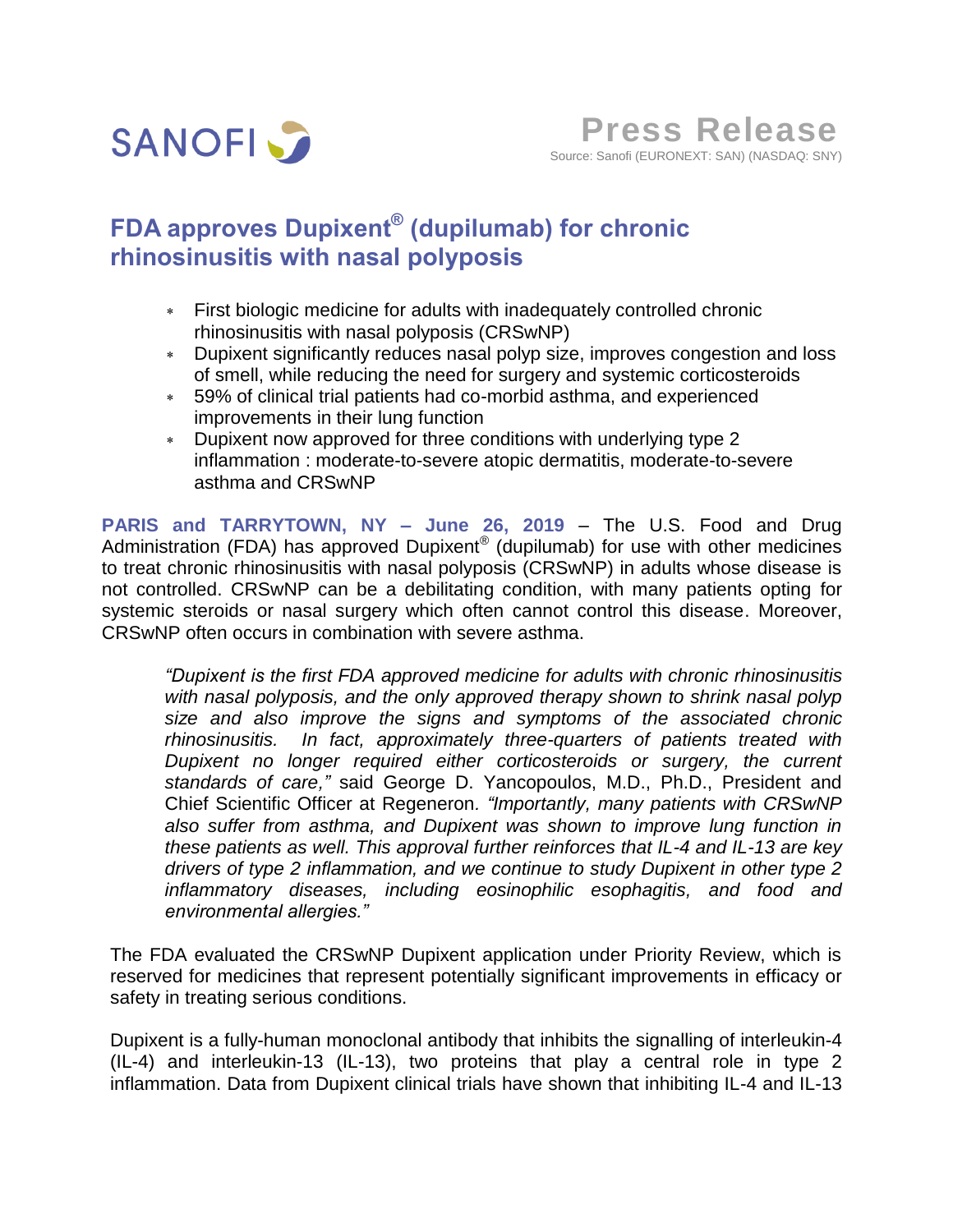helps address the type 2 inflammation that plays a major role in CRSwNP, asthma and atopic dermatitis.

*"Chronic rhinosinusitis with nasal polyposis can be a debilitating condition. Today's standard of care – which includes intranasal and systemic corticosteroids and sinus surgery – often leaves patients with CRSwNP with recurring symptoms,"* said John Reed, M.D., Ph.D., Head of Research and Development at Sanofi. *"In two Phase 3 trials, Dupixent helped patients significantly reduce their nasal congestion, and many patients experienced significant improvement in their sense of smell in as quickly as four weeks. Treatment with Dupixent also reduced the need for systemic steroids and surgery, and led to improvements in healthrelated quality of life. Importantly, these patients with co-morbid asthma now have a treatment that can help improve their breathing."*

CRSwNP is a chronic disease of the upper airway that obstructs the sinuses and nasal passages. It can lead to breathing difficulties, nasal congestion and discharge, reduced or loss of sense of smell and taste, and facial pressure. Many patients with CRSwNP have other type 2 inflammatory diseases like asthma, and these patients often have more severe asthma and are often more difficult to treat. In the Dupixent CRSwNP clinical trials, 59% of patients also had asthma. These co-morbid diseases can lead to an increased risk of asthma attacks, high symptom burden and a substantial adverse impact on health-related quality of life.

## **Efficacy and safety from pivotal clinical trials**

The FDA approval is based on two pivotal trials (the 24-week SINUS-24 and 52-week SINUS-52) that are part of the Phase 3 LIBERTY clinical trial program. These trials evaluated Dupixent 300 mg every two weeks with standard-of-care mometasone furoate nasal spray (MFNS) compared to placebo injection plus MFNS. In these trials, Dupixent significantly improved key disease measures and met all primary and secondary endpoints. At 24 weeks, patients treated with Dupixent achieved statistically significant improvements in all primary and secondary endpoints, including:

- Co-primary endpoints:
	- o 57% and 51% improvement in their nasal congestion/obstruction severity compared to a 19% and 15% improvement with placebo in SINUS-24 and SINUS-52, respectively (least squares [LS] mean change from baseline of -1.34 and -1.25 for Dupixent compared to -0.45 and -0.38 for placebo; difference between Dupixent and placebo: -0.89 and -0.87).
	- o 33% and 27% reduction in their nasal polyps score compared to a 7% and 4% increase with placebo in SINUS-24 and SINUS-52, respectively (LS mean change from baseline of -1.89 and -1.71 for Dupixent compared to 0.17 and 0.10 for placebo; difference between Dupixent and placebo: -2.06 and -1.80).
- Secondary endpoints include:
	- o 42% and 27% improvement in sinus opacification compared to 4% and 0% with placebo in SINUS-24 and SINUS-52, respectively (LS mean change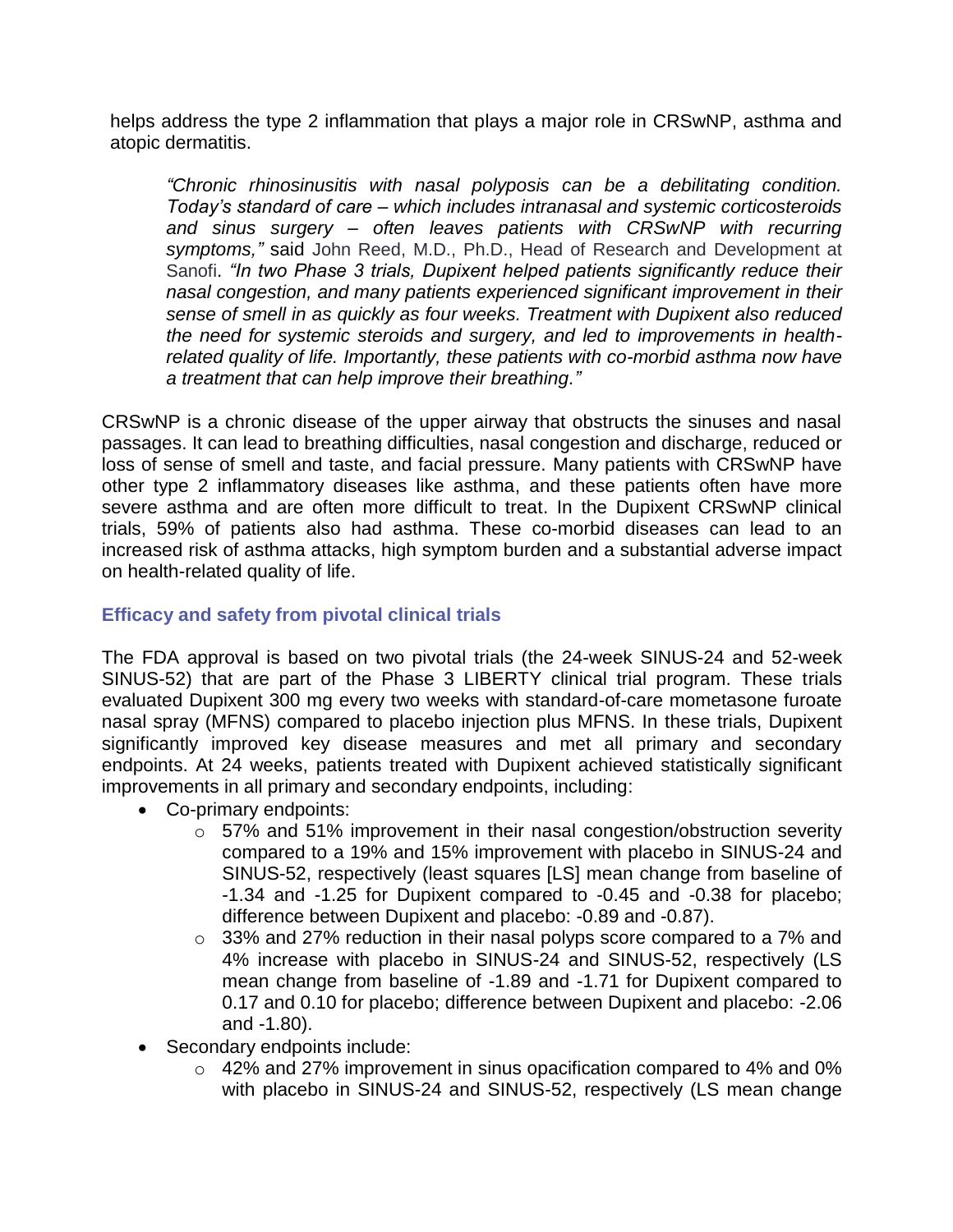from baseline of -8.18 and -5.21 for Dupixent compared to -0.74 and -0.09 for placebo).

o 52% and 45% improvement in loss of smell compared to a 12% and 10% improvement with placebo in SINUS-24 and SINUS-52, respectively (LS mean difference in Dupixent compared to placebo of -1.12 and -0.98 in SINUS-24 and SINUS-52, respectively).

In pre-specified pooled analyses of the two trials up to 52 weeks, Dupixent treatment resulted in a significant reduction of systemic corticosteroid use and the need for sino-nasal surgery compared to placebo.

- The proportion of patients who required systemic corticosteroids was reduced by 74% with Dupixent compared to placebo.
- The proportion of patients who required sino-nasal surgery was reduced by 83% with Dupixent compared to placebo.

In the 59% of patients who also had asthma, the improvements in lung function were similar to patients in the Dupixent asthma program.

Treatment effects on nasal congestion and loss of smell were observed with the first assessment as early as 4 weeks and showed continued improvement for the duration of the trial. In the 52 week SINUS-52 trial, patients continued to do well through the 52 week treatment period.

In the CRSwNP clinical trials, adverse events that occurred in at least 2% of Dupixent patients and greater than placebo were injection site reactions (6% Dupixent, 4% placebo), conjunctivitis (2% Dupixent, 1% placebo), arthralgia (3% Dupixent, 2% placebo) and gastritis (2% Dupixent, 1% placebo).

# **Another indication for Dupixent**

Dupixent comes in a 300 mg pre-filled syringe for patients with CRSwNP. It is given as a subcutaneous injection every other week at different injection sites. Dupixent is intended for use under the guidance of a healthcare professional and can be given in a clinic or at home by self-administration after training by a healthcare professional.

In addition to CRSwNP, Dupixent is approved in the U.S. for use with other asthma medicines for the maintenance treatment of moderate-to-severe asthma in certain patients aged 12 years and older whose asthma is not controlled with their current asthma medicines; and to treat patients aged 12 years and older with moderate-to-severe atopic dermatitis (eczema) that is not well controlled with prescription therapies used on the skin (topical), or who cannot use topical therapies.

The wholesale acquisition cost of Dupixent remains unchanged with the addition of this indication. Sanofi and Regeneron are committed to helping patients in the U.S. who are prescribed Dupixent gain access to the medicine and receive the support they may need with the *DUPIXENT MyWay*® program. For more information, please call 1-844- DUPIXENT (1-844-387-4936) or visit [www.DUPIXENT.com.](http://www.dupixent.com/)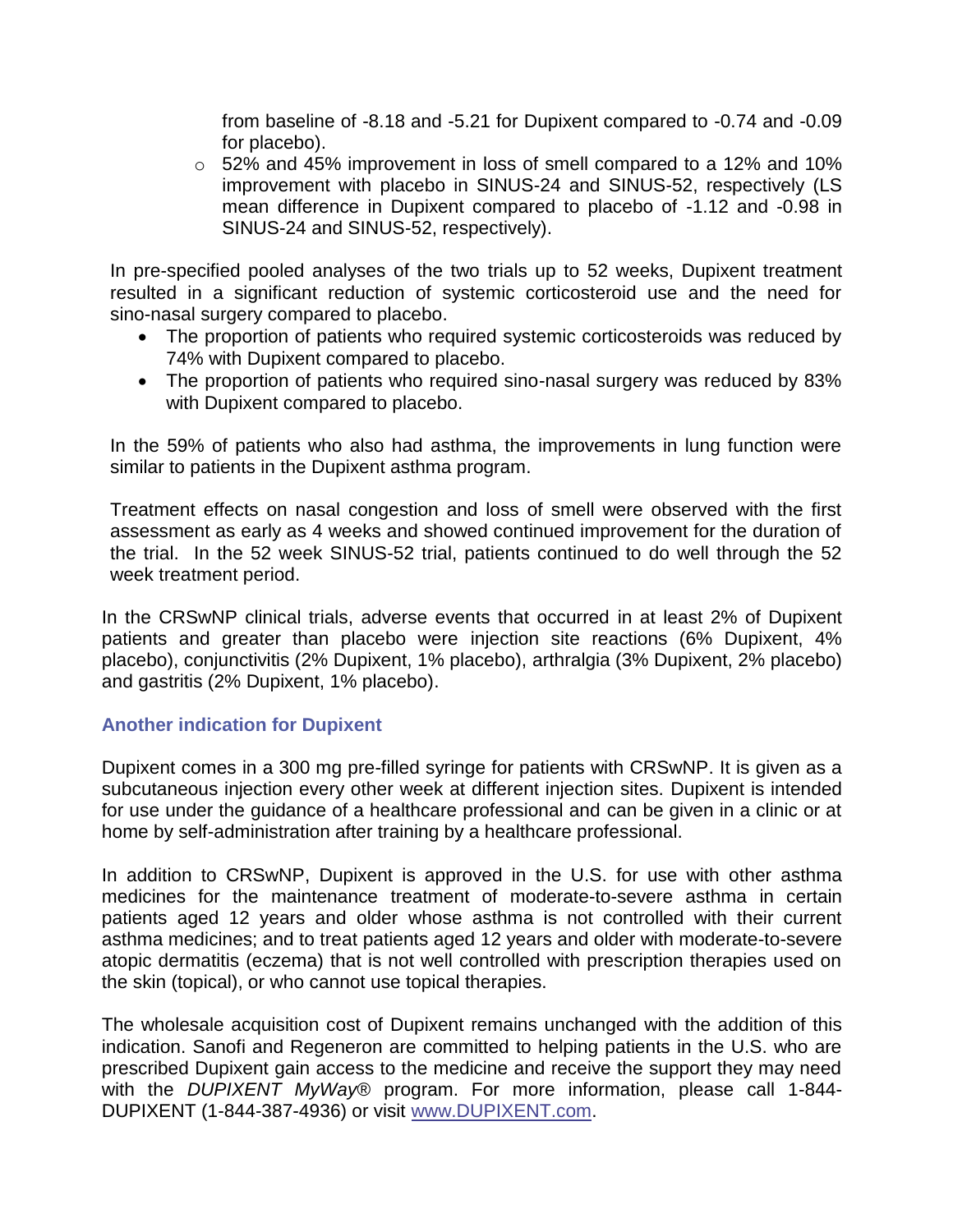Outside of the U.S., Dupixent is approved in a number of countries for use in certain adults with moderate-to-severe atopic dermatitis. Dupixent is also approved in a number of other countries, including those in the European Union (EU), Japan and Australia, to treat certain patients aged 12 years and older with severe asthma. Dupixent is currently under regulatory review for patients with CRSwNP in the EU, and for adolescents with moderate-to-severe atopic dermatitis in several countries, including Japan, and in the EU.

## **Dupilumab development program**

In addition to the currently approved indications, Sanofi and Regeneron are also studying dupilumab in a broad range of clinical development programs for diseases driven by allergic and other type 2 inflammation, including pediatric asthma and atopic dermatitis (6 to 11 years of age, Phase 3), pediatric atopic dermatitis (6 months to 5 years of age, Phase 2/3), eosinophilic esophagitis (Phase 3), chronic obstructive pulmonary disease (Phase 3), and food and environmental allergies (Phase 2). Dupilumab is also being studied in combination with REGN3500 (SAR440340), which targets IL-33. These potential uses are investigational and the safety and efficacy have not been evaluated by any regulatory authority. Dupilumab is being jointly developed by Sanofi and Regeneron under a global collaboration agreement.

### **About Regeneron Pharmaceuticals, Inc.**

Regeneron (NASDAQ: REGN) is a leading biotechnology company that invents life-transforming medicines for people with serious diseases. Founded and led for 30 years by physician-scientists, our unique ability to repeatedly and consistently translate science into medicine has led to seven FDA-approved treatments and numerous product candidates in development, all of which were homegrown in our laboratories. Our medicines and pipeline are designed to help patients with eye diseases, allergic and inflammatory diseases, cancer, cardiovascular and metabolic diseases, neuromuscular diseases, infectious diseases and rare diseases.

Regeneron is accelerating and improving the traditional drug development process through our proprietary VelociSuite® technologies, such as VelocImmune® which produces optimized fully-human antibodies, and ambitious research initiatives such as the Regeneron Genetics Center, which is conducting one of the largest genetics sequencing efforts in the world.

For additional information about the company, please visit www.regeneron.com or follow @Regeneron on Twitter.

### **About Sanofi**

Sanofi is dedicated to supporting people through their health challenges. We are a global biopharmaceutical company focused on human health. We prevent illness with vaccines, provide innovative treatments to fight pain and ease suffering. We stand by the few who suffer from rare diseases and the millions with long-term chronic conditions.

With more than 100,000 people in 100 countries, Sanofi is transforming scientific innovation into healthcare solutions around the globe.

Sanofi, Empowering Life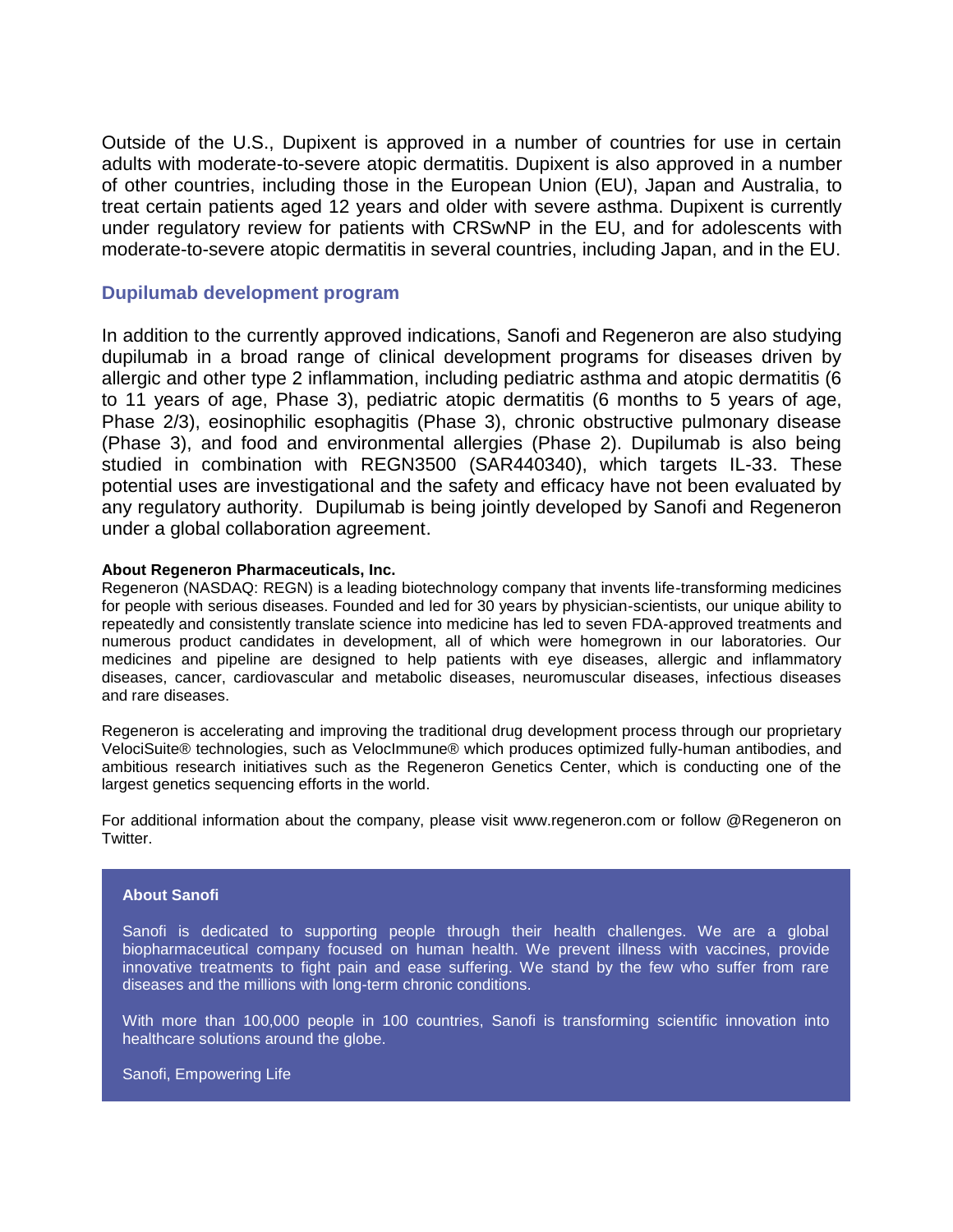**Sanofi Media Relations Contact** Ashleigh Koss Tel: +1 (908) 981-8745 [Ashleigh.Koss@sanofi.com](mailto:Ashleigh.Koss@sanofi.com)

**Regeneron Media Relations Contact** Sharon Chen Tel: +1 (914) 847-1546 Sharon.Chen@regeneron.com

**Sanofi Investor Relations Contact** George Grofik Tel: +33 (0)1 53 77 45 45 [ir@sanofi.com](mailto:ir@sanofi.com)

**Regeneron Investor Relations Contact** Mark Hudson Tel: +1 (914) 847-3482 Mark.Hudson@regeneron.com

#### *Sanofi Forward-Looking Statements*

*This press release contains forward-looking statements as defined in the Private Securities Litigation Reform Act of 1995, as amended. Forward-looking statements are statements that are not historical facts. These statements include projections and estimates regarding the marketing and other potential of the product, or regarding potential future revenues from the product. Forward-looking statements are generally identified by the words "expects", "anticipates", "believes", "intends", "estimates", "plans" and similar expressions. Although Sanofi's management believes that the expectations reflected in such forward-looking statements are reasonable, investors are cautioned that forward-looking information and statements are subject to various risks and uncertainties, many of which are difficult to predict and generally beyond the control of Sanofi, that could cause actual results and developments to differ materially from those expressed in, or implied or projected by, the forward-looking information*  and statements. These risks and uncertainties include among other things, unexpected regulatory actions or delays, or *government regulation generally, that could affect the availability or commercial potential of the product, the absence of guarantee that the product will be commercially successful, the uncertainties inherent in research and development, including future clinical data and analysis of existing clinical data relating to the product, including post marketing, unexpected safety, quality or manufacturing issues, competition in general, risks associated with intellectual property and any related future litigation and the ultimate outcome of such litigation, and volatile economic conditions, as well as those risks discussed or identified in the public filings with the SEC and the AMF made by Sanofi, including those listed under "Risk Factors" and "Cautionary Statement Regarding Forward-Looking Statements" in Sanofi's annual report on Form 20-F for the year ended December 31, 2018. Other than as required by applicable law, Sanofi does not undertake any obligation to update or revise any forward-looking information or statements.*

#### *Regeneron Forward-Looking Statements and Use of Digital Media*

*This press release includes forward-looking statements that involve risks and uncertainties relating to future events and the future performance of Regeneron Pharmaceuticals, Inc. ("Regeneron" or the "Company"), and actual events or results may differ materially from these forward-looking statements. Words such as "anticipate," "expect," "intend," "plan," "believe," "seek," "estimate," variations of such words, and similar expressions are intended to identify such forward-looking statements, although not all forward-looking statements contain these identifying words. These statements concern, and these risks and uncertainties include, among others, the nature, timing, and possible success and therapeutic applications of Regeneron's products, product candidates, and research and clinical programs now underway or planned, including without limitation Dupixent® (dupilumab) Injection; the likelihood, timing, and scope of possible regulatory approval and commercial launch of Regeneron's late-stage product candidates and new indications for marketed products, such as dupilumab for the treatment of pediatric asthma and atopic dermatitis, eosinophilic esophagitis, chronic obstructive pulmonary disease, food and environmental allergies, and other potential indications; unforeseen safety issues resulting from the administration of products and product candidates (such as dupilumab) in patients, including serious complications or side effects in connection with the use of Regeneron's product candidates in clinical trials; the extent to which the results from the research and development programs conducted by Regeneron or its collaborators may be replicated in other studies and lead to therapeutic applications; ongoing regulatory obligations and oversight impacting Regeneron's marketed products (such as Dupixent), research and clinical programs, and business, including those relating to patient privacy; determinations by regulatory and administrative governmental authorities which may delay or restrict Regeneron's ability to continue to develop or commercialize Regeneron's products and product candidates, including without limitation dupilumab; competing drugs and product candidates that may be superior to Regeneron's products and product candidates; uncertainty of market acceptance and commercial success of Regeneron's products and product candidates and the impact of studies (whether conducted by Regeneron or others and whether mandated or voluntary) on the commercial success of Regeneron's products and product candidates; the ability of Regeneron to manufacture and manage supply chains for multiple products and product candidates; the ability of Regeneron's collaborators, suppliers, or other third parties (as applicable) to perform manufacturing, filling, finishing, packaging, labeling, distribution, and other steps related to Regeneron's products and product candidates; the availability and extent of reimbursement of the Company's products (such as Dupixent) from third-party payers, including private payer healthcare and insurance programs, health maintenance organizations, pharmacy benefit management companies, and government programs such as Medicare and Medicaid; coverage and reimbursement determinations by such payers and new policies and procedures adopted by such payers; unanticipated expenses; the costs of developing, producing, and selling products; the ability of Regeneron to meet any of its financial projections or guidance and changes to the assumptions underlying those projections or guidance; the potential for any license or collaboration agreement, including Regeneron's agreements with Sanofi, Bayer, and Teva Pharmaceutical Industries Ltd. (or their respective affiliated companies, as applicable), to be cancelled or terminated without any further product success; and risks associated with intellectual property of other parties and pending or future litigation relating thereto, including without limitation the patent litigation and other related proceedings relating to EYLEA® (aflibercept) Injection, Dupixent, and Praluent® (alirocumab) Injection, the ultimate outcome of any such proceedings, and the impact any of the foregoing may have*